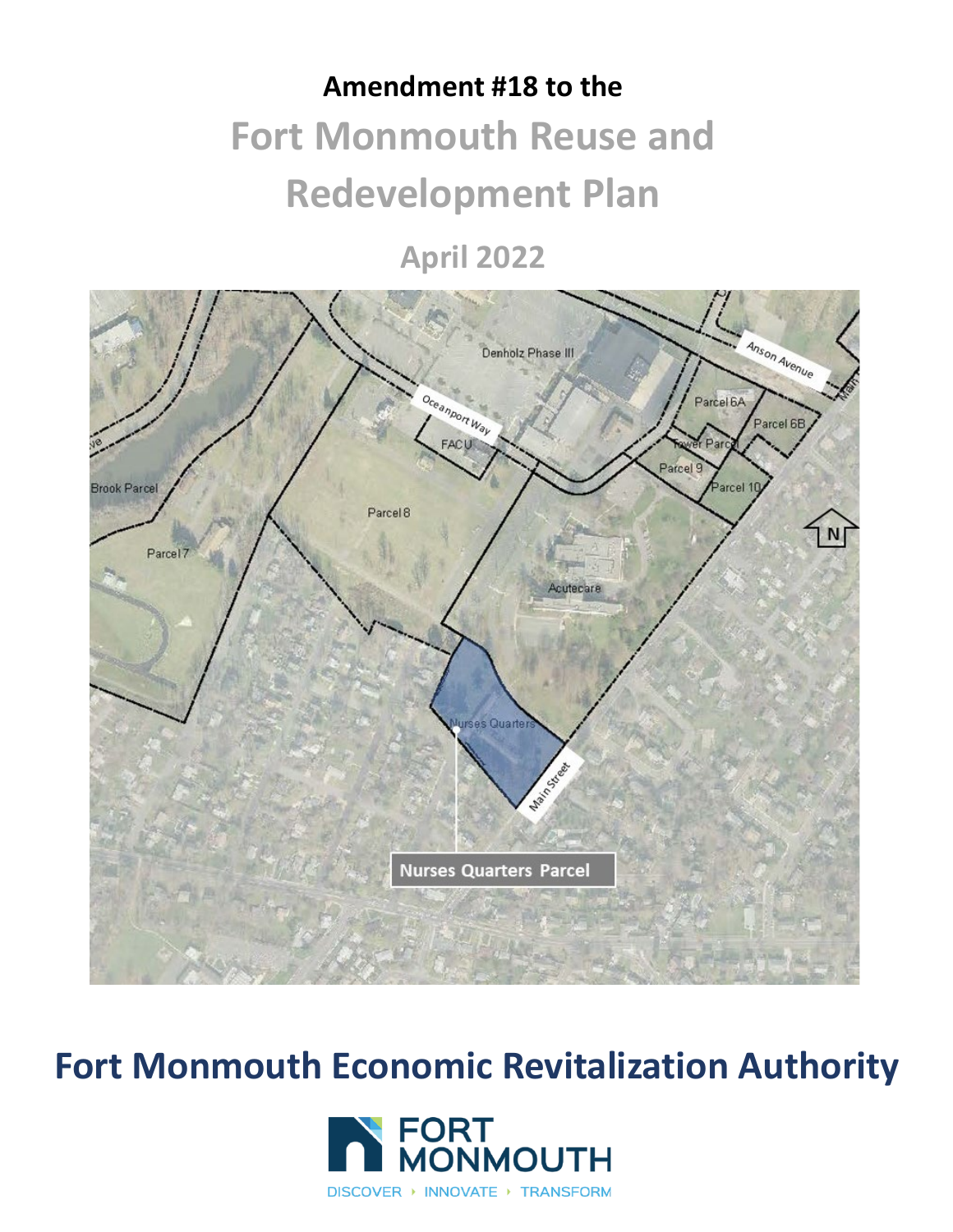#### Amendment #18 to the **Fort Monmouth Reuse and Redevelopment Plan**

#### **Prepared by:**

Upendra Sapkota, PP, AICP, LEED AP New Jersey Professional License #8200 Senior Officer- Planning and Development **The Fort Monmouth Economic Revitalization Authority**

#### **Fort Monmouth Reuse and Redevelopment Plan,** adopted: October 2008

|                       | Amendments to the Fort Monmouth Reuse and Redevelopment Plan       |
|-----------------------|--------------------------------------------------------------------|
| <b>Amendment #1:</b>  | Parcel E in Tinton Falls, adopted May 2012                         |
| <b>Amendment #2:</b>  | Patterson Clinic in Oceanport, adopted December 2012               |
| <b>Amendment #3:</b>  | Several parcels in Tinton Falls, adopted November 2015             |
| <b>Amendment #4:</b>  | Russel Hall and Dance Hall in Oceanport, adopted January 2016      |
| <b>Amendment #5:</b>  | Pistol Range in Tinton Falls, adopted May 2016                     |
| <b>Amendment #6:</b>  | Two parcels in Oceanport, adopted July 2016                        |
| <b>Amendment #7:</b>  | Fitness Center in Oceanport, adopted August 2016                   |
| <b>Amendment #9:</b>  | Eatontown Barracks and DPW in Eatontown, adopted December 2018     |
| <b>Amendment #10:</b> | Suneagles Golf Course in Eatontown, adopted May 2018               |
| <b>Amendment #11:</b> | Allison Hall in Oceanport, adopted December 2018                   |
| <b>Amendment #12:</b> | Myer Center in Tinton Falls, adopted January 2019                  |
| <b>Amendment #13:</b> | Squier Hall in Oceanport, adopted April 2019                       |
| <b>Amendment #14:</b> | Lodging Area in Oceanport, adopted May 2019                        |
| <b>Amendment #15:</b> | Commissary & Warehouse area in Oceanport, adopted August 2020      |
| <b>Amendment #16:</b> | Barker Circle parcel in Oceanport, adopted December 2020           |
| <b>Amendment #17:</b> | Howard Commons-Water Tower parcel in Eatontown, adopted April 2021 |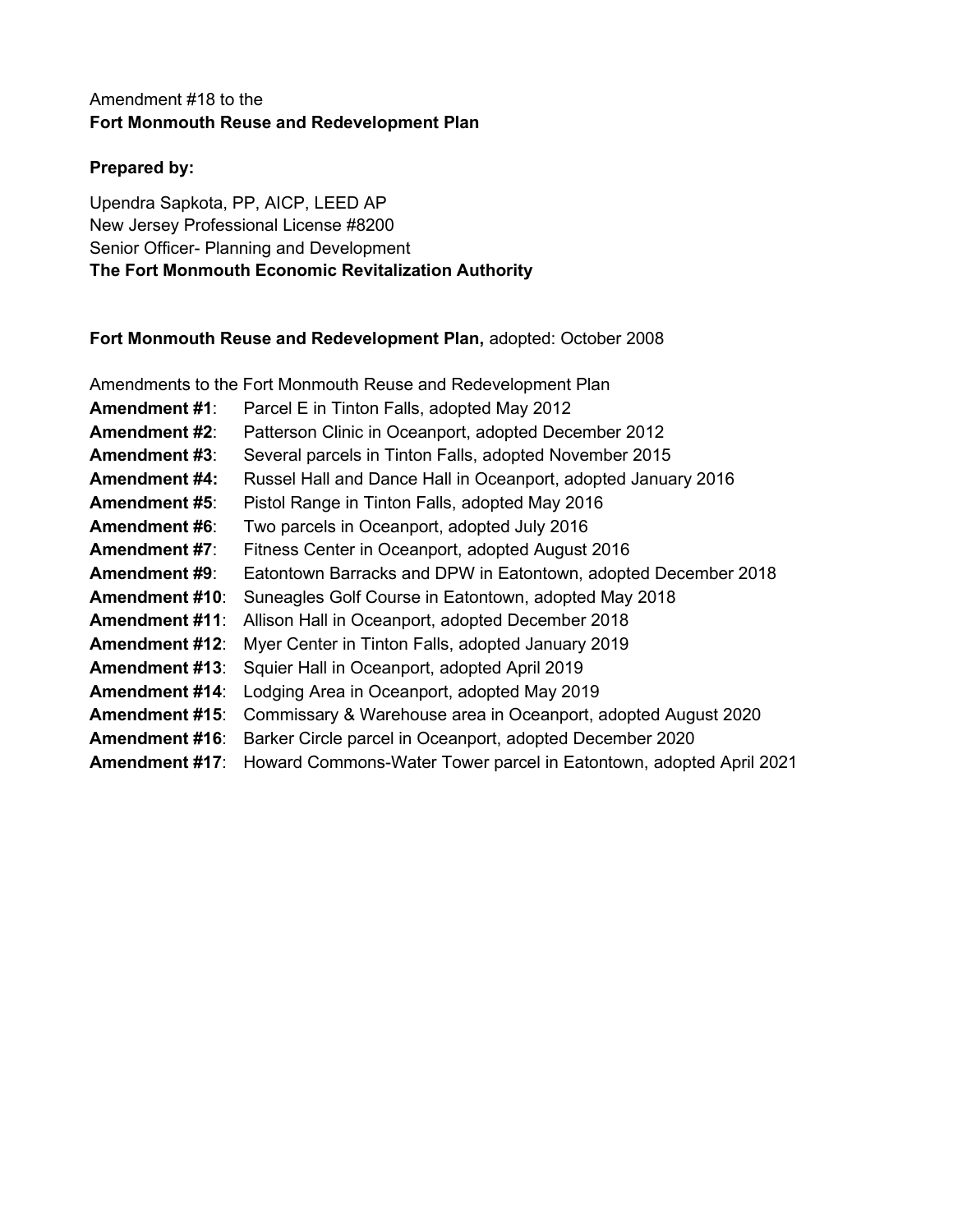#### **ACKNOWLEDGEMENTS**

#### **Fort Monmouth Economic Revitalization Authority (FMERA) Board**

Vacant – Chairman & Public Member, Fort Monmouth Economic Revitalization Authority Stephen Gallo – Public Member Lillian Burry – Monmouth County Board of County Commissioners Jay Coffey – Mayor of Oceanport Anthony Talerico, Jr. – Mayor of Eatontown Vito Perillo – Mayor of Tinton Falls Kevin A. Quinn – NJEDA Board Chairman Robert Asaro-Angelo – Commissioner, NJ Department of Labor & Workforce Development Noreen Giblin – Governor's Representative Diane Gutierrez Scaccetti – Commissioner, NJ Department of Transportation Shawn Latourette – Commissioner, NJ Department of Environmental Protection Sheila Oliver – Commissioner, New Jersey Department of Community Affairs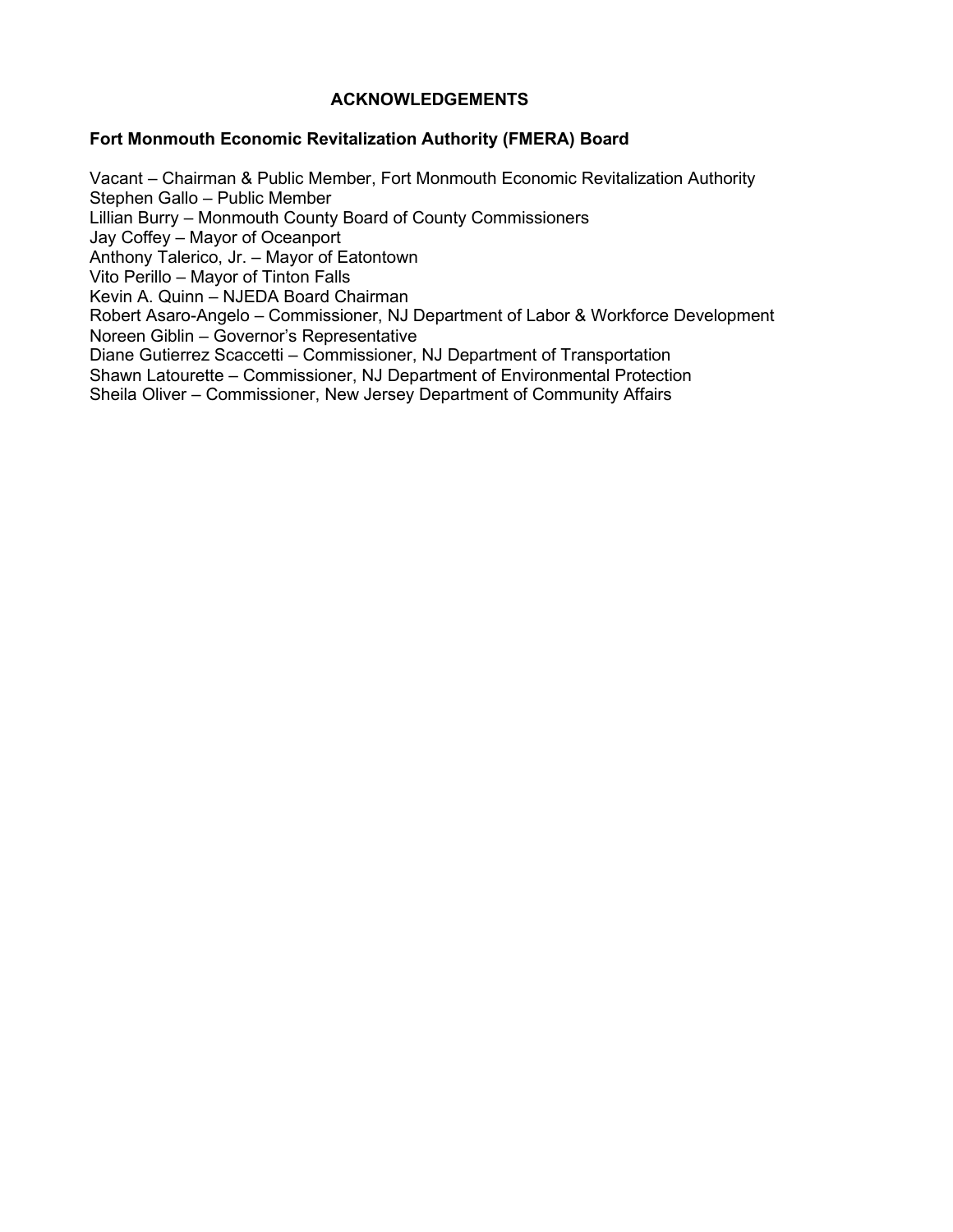#### TABLE OF CONTENTS

| I.   |                                                                                 |  |
|------|---------------------------------------------------------------------------------|--|
| Ш.   |                                                                                 |  |
| III. |                                                                                 |  |
| IV.  | Relationship to Elements, Objectives and Principles of the Reuse Plan and FMERA |  |
|      |                                                                                 |  |
|      |                                                                                 |  |
|      |                                                                                 |  |
|      |                                                                                 |  |
| V.   | Relationship to State, County and Municipal Planning Objectives  16             |  |
|      |                                                                                 |  |
|      |                                                                                 |  |
|      |                                                                                 |  |
|      |                                                                                 |  |
| VI.  |                                                                                 |  |
|      |                                                                                 |  |
|      |                                                                                 |  |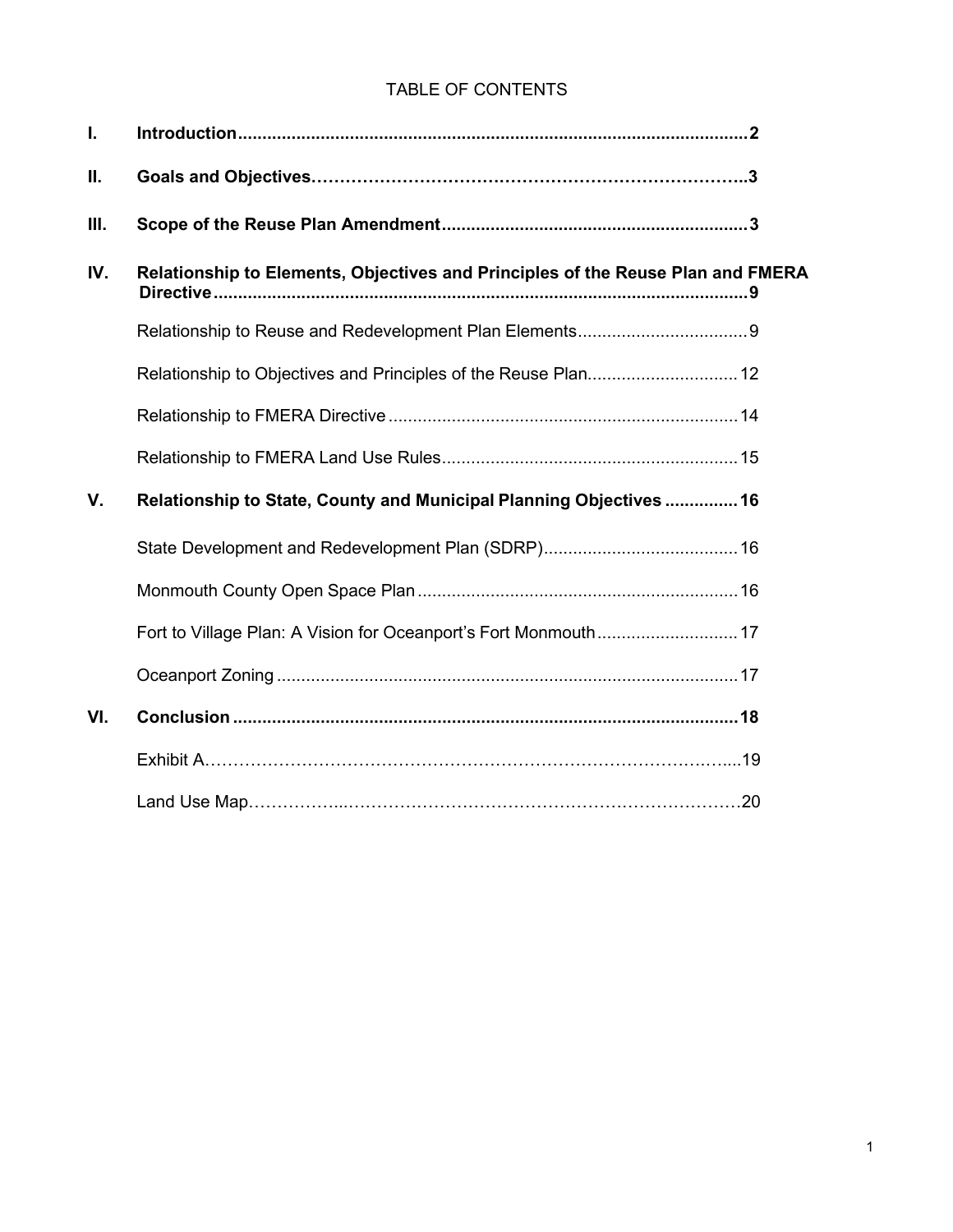## **I. Introduction**

The Fort Monmouth Reuse and Redevelopment Plan ("the Reuse Plan") was adopted by the Fort Monmouth Economic Revitalization Planning Authority ("FMERPA") Board on October 15, 2008. Subsequently, the Reuse Plan has been amended seventeen times since its first adoption to address the changing development climate.

To further support redevelopment opportunities and economic vitality within the Fort area, pursuant to P.L.2010, c. 10 (N.J.S.A. 52:27I-18 et. seq.), the Fort Monmouth Economic Revitalization Authority ("FMERA") is considering amending the Reuse Plan to revise development standards (bulk standards) and provide the option for an alternative development scenario on the following parcels that are located in the former Fort Monmouth property in the Borough of Oceanport, New Jersey ("Oceanport Reuse Area") as shown on Exhibit A.

#### **1. The Nurses Quarters Parcel**

The Nurses Quarters Parcel is an approximately 3.75-acre parcel of land containing two residential buildings totaling twenty-four (24) one- and two-bedroom units totaling 18,665 gsf known as the former Nurses Quarters (aka Buildings 1077 & 1078), at Main Street and Stephenson Avenue in the Oceanport Reuse Area of the Fort. Constructed in 1962, the Property was used as apartments for Army nurses and is located just west of the former Patterson Army Hospital in Oceanport and includes laundry and storage facilities, lawn areas, and off-street parking.

The Reuse Plan contemplates the reuse of Buildings 1077 & 1078 as mixed-income apartments. This amendment further contemplates the development of new townhomes in such a way that it creates a compact pedestrian-friendly environment along Main Street allowing the development of more flexible and usable open spaces in the western section of the parcel.

This amendment, referred to as "Amendment #18," does not purport to delete any provisions of the Reuse Plan but rather supplements the Plan by proposing alternative development scenarios for the parcels in the Fort area as shown on Exhibit B. Under N.J.A.C. 19:31C-3.19(a)(1), principal land uses permitted in the *Reuse Plan* are specifically permitted under the Land Use Rules. Thus, Amendment #18 is incorporated into the Land Use Rules for the Reuse Area in a manner similar to an "overlay zone," whereby an alternative set of requirements are superimposed on the area allowing for alternative land use scenarios to be realized. With regard to the alternative land use scenario, the overlay zoning provides alternative opportunities for development that do not apply unless the land is developed in accordance with the purposes for which the overlay zoning is adopted.

Amendment #18 is consistent with the planning objectives and principles articulated in the Reuse Plan and is necessary to fulfill the Authority's main objectives – specifically job creation, economic development, and leveraging existing Fort assets.

This is the tenth amendment to the *Reuse Plan* for the Oceanport Reuse Area. Amendment #2 permitted the reuse of the Patterson Army Health Clinic as a medical clinic. Amendment #4 allowed for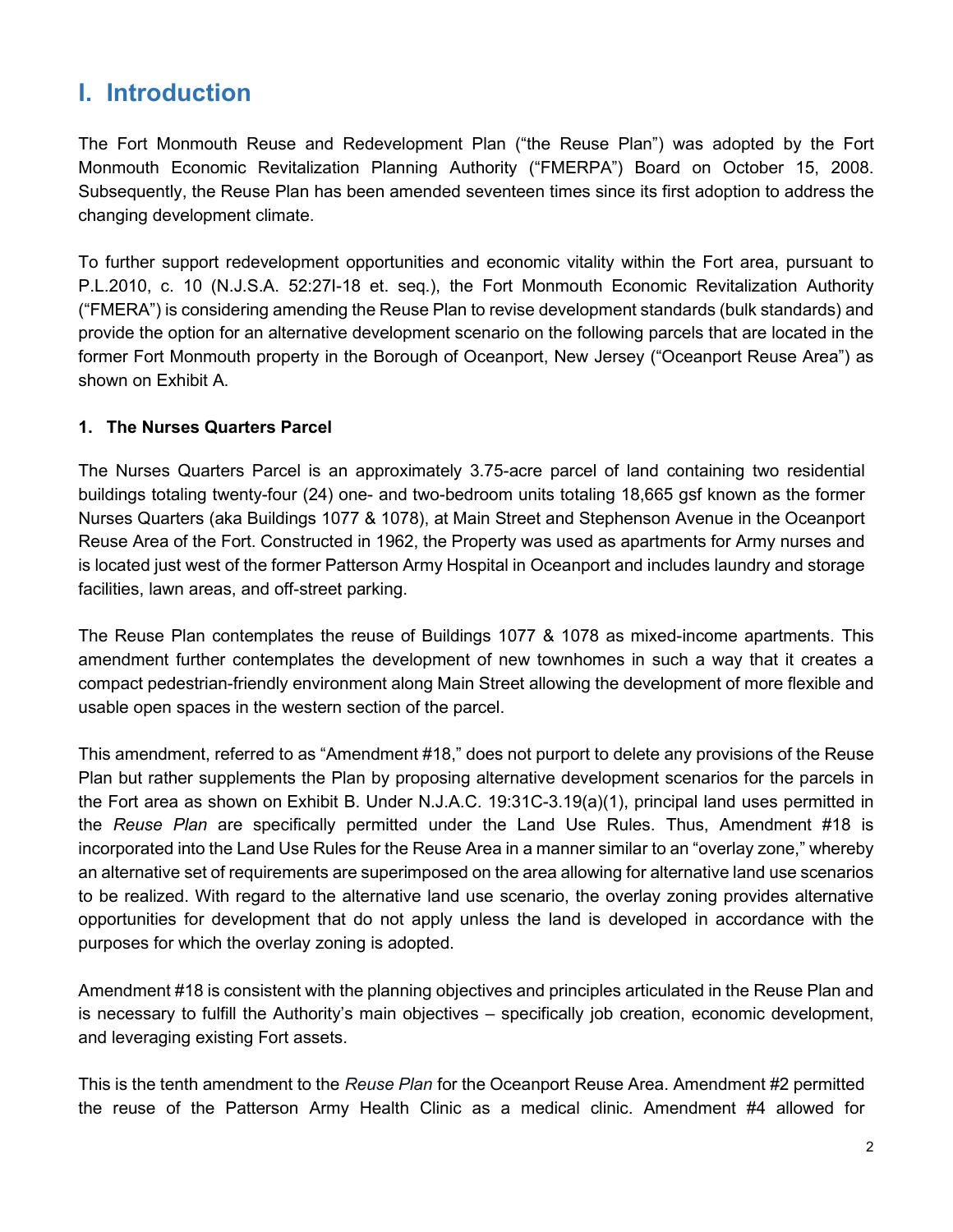office/research uses in Russel Hall (Building 286) and permitted the Dance Hall (Building 552) to be reused for commercial/retail uses including outdoor dining accessory uses and provided for the maintenance of Van Kirk Park as open space. Amendment #6 allowed for a 13-acre parcel in the southern section of the Oceanport Reuse Area to be reused by the Borough of Oceanport and a 3-acre parcel to be developed as a County emergency homeless shelter. The *Reuse Plan* contemplated these government/civic/institutional uses within the Oceanport Reuse Area but had originally envisioned them in other locations. Amendment #6 also allowed Building 288 to be used for office and/or open space. Amendment #7 allowed for Building 114 (the Fitness Center) to be reused as a privately- operated commercial recreation facility. Amendment #11 allowed for a variety of commercial and office uses on the Allison Hall parcel including a boutique hotel and transferred the residential units contemplated under the Reuse Plan for the Allison Hall parcel to the nearby Lodging parcel. Amendment #13 to the *Reuse Plan* permitted the reuse of the Building 283 (Squier Hall) for higher education classrooms and higher education ancillary uses – as defined in the amendment - and permitted the demolition of Buildings 291 and 295. Reuse Plan Amendment #14 permitted the demolition of Buildings 360, 361, 362, 363, 364, and 365 and the reuse of Buildings 270 and 271 for affordable housing on the Lodging Parcel. Additionally, Plan Amendment #14 permitted the construction of 144 market-rate townhomes and development of at least a ±50-foot-wide waterfront esplanade along Parkers Creek including a 12-foot-wide walkway designed in a complimentary coordinated style to the adjacent Allison Hall riverfront promenade. Reuse Plan Amendment #15 permitted an alternative development scenario on the Warehouse District Parcel and District A (a merger of the Commissary and PX Complex, Parking Lot and the Post Office Area) parcels located in the Oceanport Reuse Area. Reuse Plan Amendment #16 permitted the reuse of Building 206 for business lofts with a childcare center as an accessory use, Building 282 for craft production facilities and art and cultural retail uses and Building 275 for art and cultural retail uses with office uses as an accessory use. Amendment #16 also permitted the adaptive reuse of Buildings 205, 287, 207 and 208 for 75 residential units.

The Fort Monmouth *Reuse and Redevelopment Plan* involved years of careful consideration and study as well as an extensive effort to draw input from residents, the three host municipalities and the County, State and Federal government. As such, this amendment does not change the underlying Plan envisioned for the Oceanport Reuse Area. Instead, it provides land use options that afford FMERA with the necessary flexibility to respond to changed circumstances in a manner that does not compromise the overall *Reuse Plan goals and objectives.* 

<span id="page-5-0"></span>The following chapter describes the nature and scope of the amendment, while succeeding chapters discuss its relationship to the elements, objectives and planning principles of the *Reuse Plan*, as well as to FMERA's directive, and to relevant State, County, and Municipal planning objectives.

### **II. Goals and Objectives**

The primary goal of this Amendment is to further sustainable economic development of the Fort Monmouth area by encouraging a mix of futuristic uses with greater economic viability. The amendment also aims to promote sustainable and resilient development strategies. Some of the key plan goals and policy objectives are outlined below: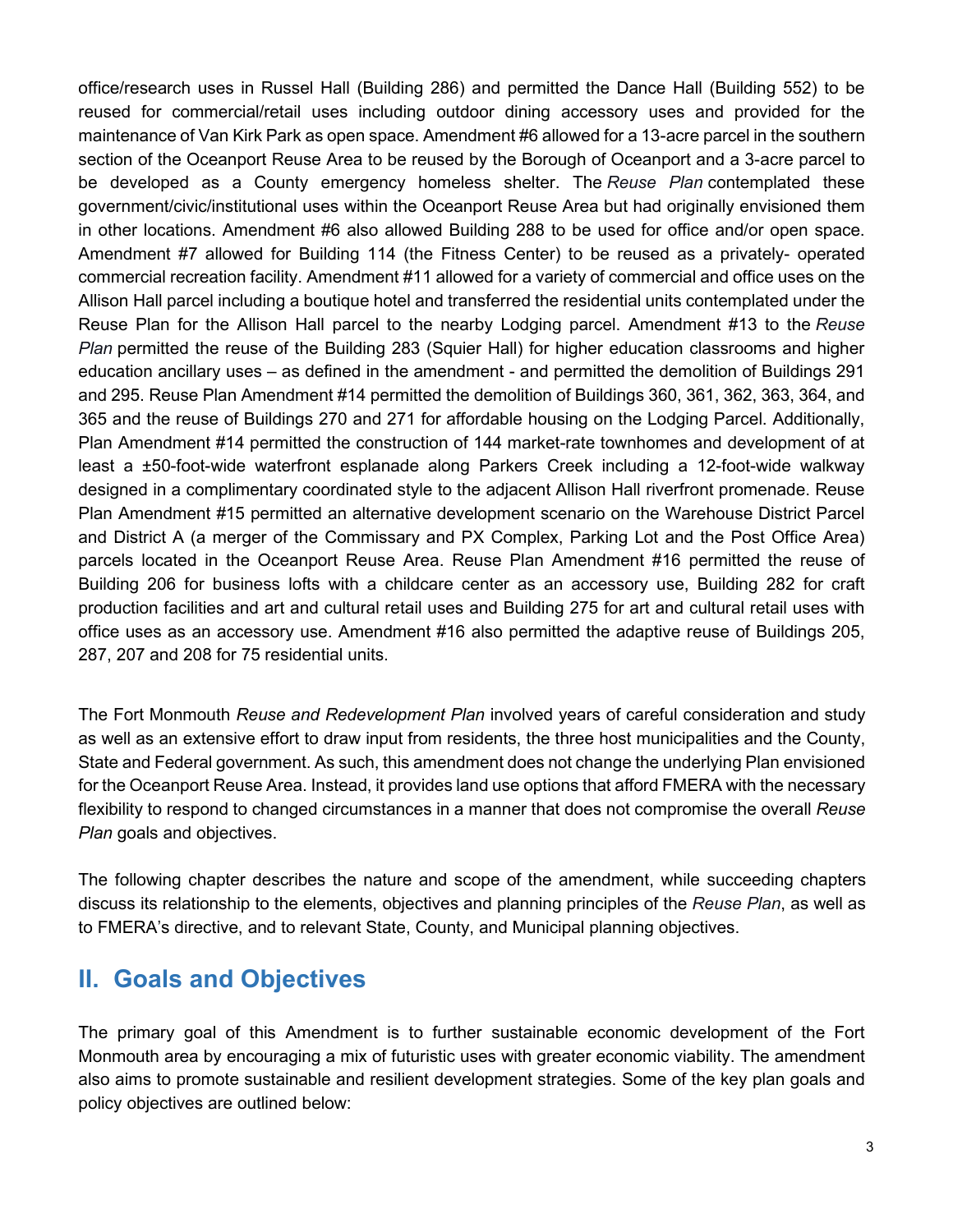- a. Encourage reinvestment and redevelopments within the Fort Monmouth area.
- b. Ensure the availability of market-rate and affordable housing alternatives for all income levels as envisioned by the Reuse Plan.
- c. Address some of the limitations of FMERA's current land use rules and development standards and revise those standards to provide desired flexibility for current & future redevelopment projects.
- d. Enhance economic viability and livability of the area through improved pedestrian connectivity and walkability.
- e. Establish appropriate land use rules for to support adaptive reuse of the Fort's existing buildings and infrastructures.

# <span id="page-6-0"></span>**III. Scope of the** *Reuse Plan* **Amendment**

The Fort Monmouth properties in Oceanport Reuse Area total approximately 419 acres and are bounded generally by New Jersey Transit's North Jersey Coast Line, Main Street and Oceanport Creek to the south, Parkers Creek to the north, and the former Fort properties in Eatontown to the west. The *Reuse Plan* envisions redevelopment of the Oceanport Reuse area for approximately 1.75 million square feet of nonresidential space and 720 residential units. Such development would include a high-tech/green industry cluster, education/medical campus, a neighborhood center, a boutique hotel and spa, and expansive green space including the historic Parade Ground.

This amendment maintains the development concepts and plans articulated in the *Reuse Plan* but further permits alternative development scenarios on the Nurses Quarters Parcel located in the Oceanport Reuse Area as shown in Exhibit A. The details of the amendment to the land use plan and alternative development scenario contemplated in this amendment are provided below.

#### **1. The Nurses Quarters Parcel**

The Reuse Plan contemplates the reuse of Buildings 1077 & 1078 as mixed-income apartments. Under the Land Use Rules, the Nurses Quarters Parcel is included in the Oceanport Education/Mixed-Use Neighborhood Development District, which permits low-and medium-density residential, mixed-use, retail, office/research, institutional/civic, and open space/recreational uses.

The proposed amendment would permit the following on the Nurses Quarters parcel.

#### **1.1 Permitted Uses**

i. Residential Use **-** including multi-family dwelling units and town homes.

#### **1.2 Bulk Regulations**

a. Density: A total of thirty-four (34) residential units which includes the reuse of twenty-four (24) one and two-bedroom residential units and ten (10) three-bedroom residential units will be permitted.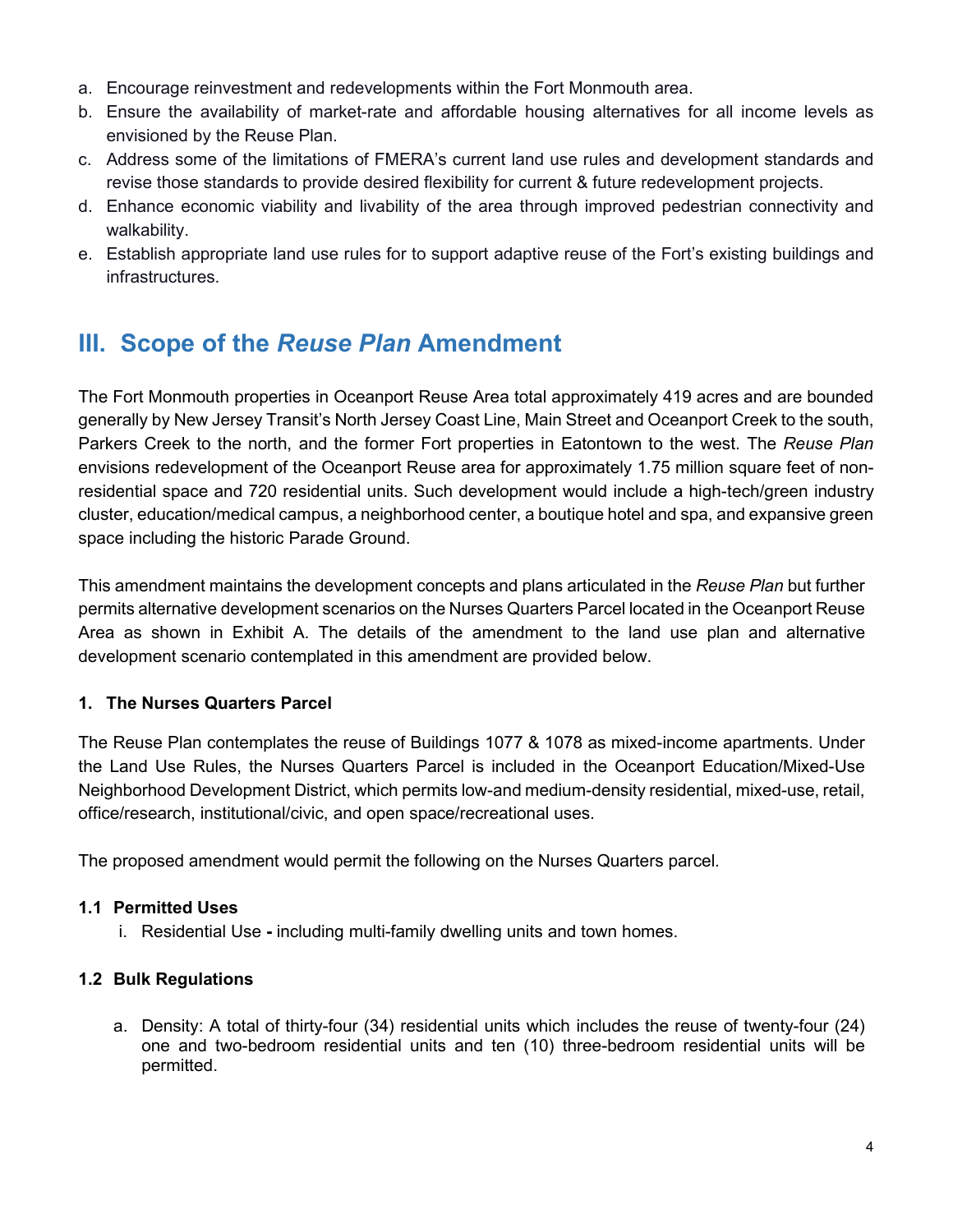- b. Building Height<sup>[1](#page-7-1)</sup>: New residential buildings shall not exceed three (3) stories or forty (40) feet in height.
- c. Street Facing Building Setback:
	- i. The building setback on Stephenson Avenue shall be a minimum of fifteen (15) feet from the property line.
	- ii. The building setback on Main Street shall be a minimum of fifteen (15) feet from the property line.
	- iii. Covered patios, walkways, steps and landscaping will be permitted within the setback area.
- d. Except for the standard set forth above under subsection 1.2 (a) (c) all other bulk standard set forth in the FMERA Land Use Rules shall be applicable for the Nurses Quarters Parcel.

#### **1.3 Additional Requirements**

- a. The new townhomes shall have frontage on Main Street and no parking or driveway is permitted between new townhomes and Main Street.
- b. One (1) access driveway to the site from Main Street will be permitted.
- c. A minimum five (5) foot-wide sidewalk shall be installed along Main Street.

#### **1.4 Signage:**

The following requirement will be applicable to the Nurses Quarters Parcel.

#### a. **Ground Signs:**

- i. One (1) ground sign shall be permitted on the Nurses Quarters Parcel.
- ii. The maximum sign area shall not be more than forty (40) square feet.
- iii. The maximum sign height shall not be more than seven (7) feet above grade.
- iv. FMERA Land Use Rules 19:31C-3.9(d) shall be applicable for all other requirements related ground signs.

#### <span id="page-7-0"></span>**1.5 Green infrastructure and low impact development:**

This amendment encourages the use of following green infrastructure measures.

- a. Permeable pavers
- b. Electric vehicle charging stations
- c. Rain gardens & bio-retention basins
- d. Native plants and vegetations

<span id="page-7-1"></span>As defined under FMERA Land Use Rules 19:31C-3.2 Building height shall mean the vertical distance as measured from the mean or average finished grade of the building to the highest point of the roof of the building but not including rooftop appurtenances. If the mean or average finished grade is three feet or more above existing grade, then the measurement shall be taken from the existing grade.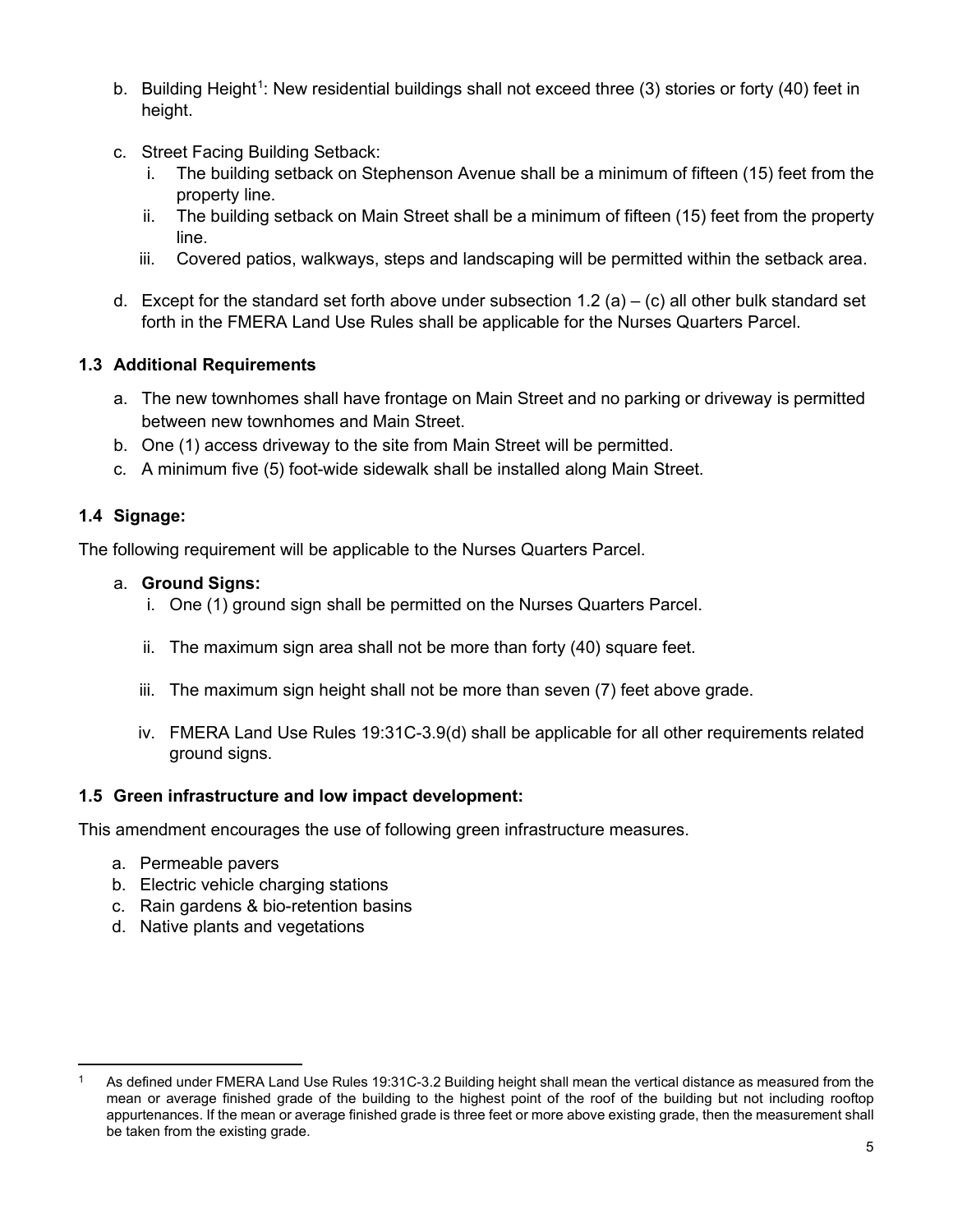# **V. Relationship to Elements, Objectives and Principles of the**  *Reuse Plan* **and FMERA Directive**

#### <span id="page-8-0"></span>**a. Relationship to Reuse and Redevelopment Plan and its Elements**

In considering the impacts of the Reuse Plan amendment, the following *Reuse Plan* elements were considered: land use and circulation, infrastructure, environmental issues, historic preservation, and community impacts. The relationship between the amendment and these Plan elements are described below.

#### 1. Land Use and Circulation

#### *Total Non-Residential Square Footage Yield*

The Nurses Quarters Parcel: This amendment neither contemplates nor permits any non-residential uses on the Nurses Quarters Parcel.

#### *Total Residential Square Footage Yield*

Total residential units on the Oceanport Reuse Area will remain 720 units as was contemplated in the *Reuse Plan* and subsequent amendments to the Oceanport Reuse Area.

#### The Nurses Quarters Parcel:

The Reuse Plan calls for adaptive reuse of Building 1077 and Building 1078 for twenty-four (24) one- and two-bedroom residential units and an additional ten (10) three-bedroom townhomes in the parcel. Thirtyfour (34) residential units will be permitted in the parcel as a result of the proposed development.

#### *Compatibility with Surrounding Land Uses*

The uses contemplated in this amendment are compatible with the surrounding land uses anticipated in the *Reuse Plan* and subsequent amendments. This amendment promotes *a diverse* range of *housing* types in the Nurses Quarters Parcel. In addition to providing housing opportunities to the local residents and as a result of the proposed amendment, the housing development in the Nurses Quarters Parcel will also provide housing opportunities to employees of Beacon of Life Pace Program and future end-users of the Commissary campus redevelopment area as it is in close proximity to these locations. Thus, the proposed amendment will also promote a live-work environment within the Fort area.

#### *Circulation*

This amendment does not propose any changes to the roadway network system for the Nurses Quarters parcel, as such the proposed amendment is consistent with the "Transportation Circulation Improvement Goals" established in the *Reuse Plan*. This amendment also does not adversely impact any of the "Transportation Circulation Improvement Goals" established in the *Reuse Plan*. All the planned streets, pedestrian, and transit plans would not be affected by the proposed amendment.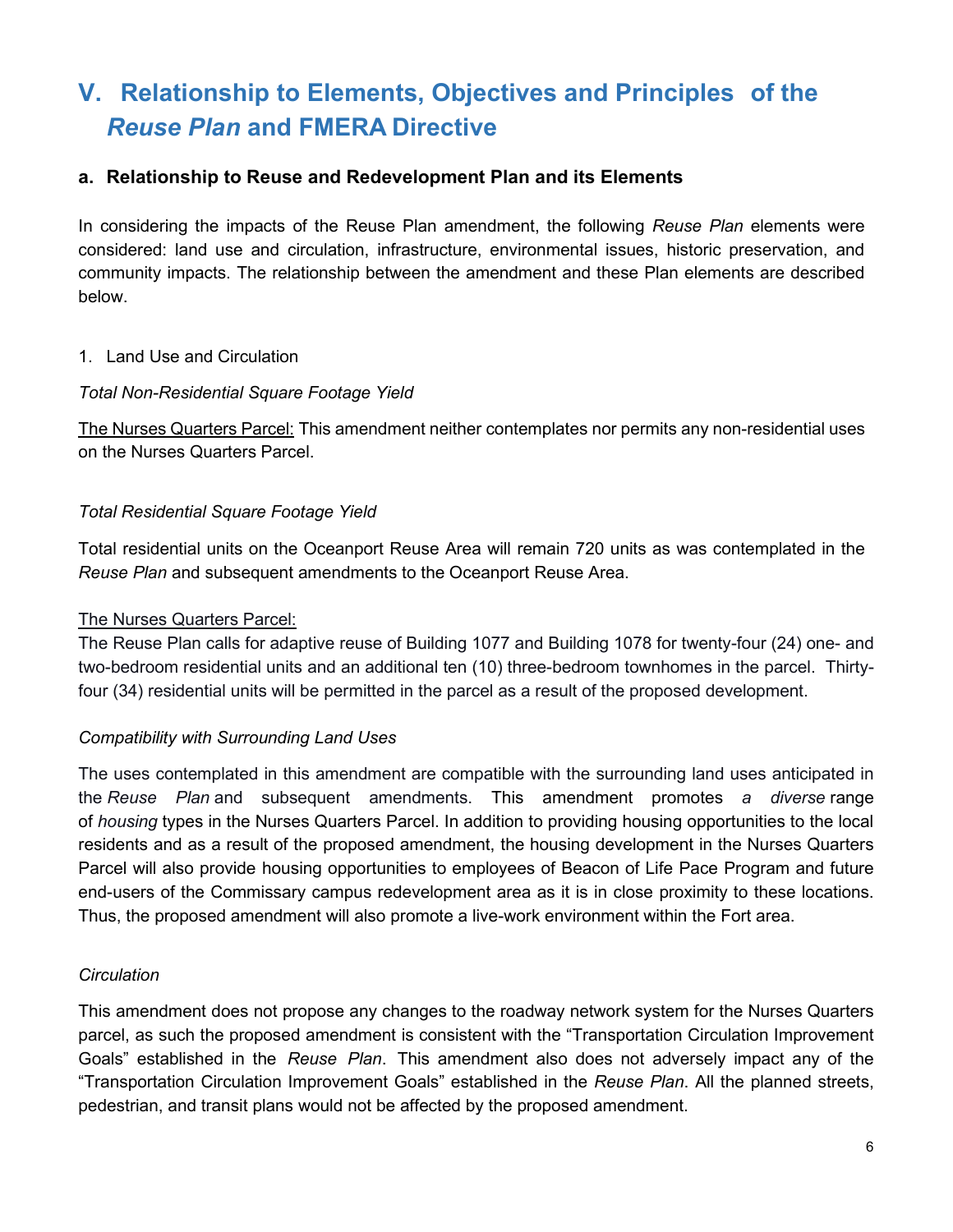#### 2. Open Space

This amendment does not impact any active recreation or open space contemplated in the *Reuse Plan*. In the Nurses Quarters Parcel, existing buildings will be adaptively reused, and new townhomes would be aligned along Main Street which will allow the creation of an adequate open space in the parcel for some passive recreational opportunities.

#### 3. Sustainability

This amendment would not preclude incorporation of any of the sustainability measures outlined in the *Reuse Plan*. Specifically, the reuse of the Buildings 1077 & 1078 would further the *Reuse Plan'*s green building sustainability goal to maximize the adaptive reuse of existing buildings and infrastructure.

#### 4. Infrastructure

As indicated in the *Reuse Plan*, impacts on the existing gas, electric, water, wastewater and telephone utilities servicing Fort Monmouth will have to be evaluated at site plan review for a specific project. This assessment is unaffected by the amendment.

#### 5. Traffic

This amendment permits the adaptive reuse of Buildings 1077 & 1078 for twenty-four (24) residential one- and two-bedroom units and an additional ten (10) three-bedroom townhomes in the parcel. As such, a small increase in the number of trips is anticipated from the Nurses Quarters as a result of additional residential units. However, such a small increase is unlikely to create any detrimental impact on the traffic & circulation in the area and will not generate significant additional traffic other than what has already been anticipated in the *Reuse Plan*.

Therefore, the existing road network system as contemplated in the *Reuse Plan* is expected to accommodate any additional traffic generated from the Nurses Quarters Parcel. A detailed traffic analysis would be prepared as part of any site plan review related to the reuse and/or development of these parcels. Any necessary traffic mitigation would be addressed at that time**.**

#### 6. Environmental Issues

The Nurses Quarters parcel is located in the CAFRA zone and could trigger a CAFRA permitting action. Any environmentally constrained areas within the land area associated with this amendment would be preserved and protected accordingly.

#### 7. Historic Preservation

None of the buildings in the Nurses Quarters parcel affected by the proposed amendment are listed in State or National Registers of Historic Places. Therefore, this amendment will not impact historic resources required for preservation according to the Programmatic Agreement between the SHPO and FMERA.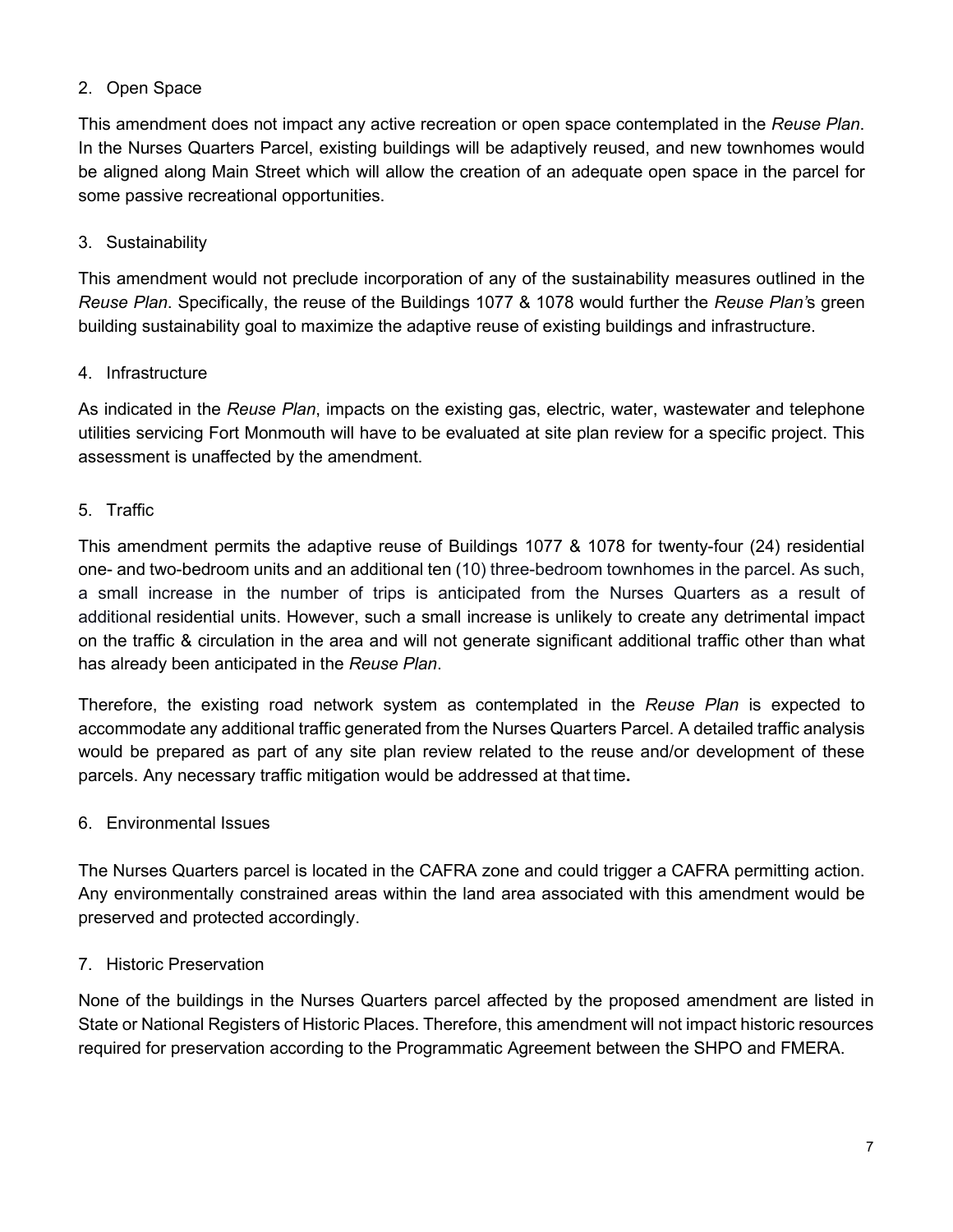#### 8. Community Impacts and Affordable Housing

As noted in the *Reuse Plan*, the host communities, including Oceanport, rely on taxation for the largest portion of their municipal revenues. The Fort's closure and the resulting loss of the Fort's workforce is expected to result in a larger share of the tax burden falling to residential property owners. The potential offered by this amendment to increase tax revenues would lessen the burden on local residents.

This amendment permits up to thirty-four (34) residential units for the Nurses Quarters Parcel of which seven (7) units will be affordable units which will count towards the Borough of Oceanport fair share obligation. Therefore, this amendment will have more positive social and economic impacts in the community.

#### <span id="page-10-0"></span>**b. Relationship to Objectives and Principles of the** *Reuse Plan*

This amendment would fulfill the objectives and planning principles outlined in the *Reuse Plan*. Those planning objectives articulated in the *Reuse Plan* include the following:

- 1. Be consistent with State, County, and Municipal planning policies. This amendment is consistent with State, County, and Municipal planning policies, as set forth in the ensuing chapter.
- 2. Focus on business retention and attraction, job replacement, and employee training. This amendment does not preclude business retention and attraction, job replacement, and employee training. It will create construction jobs and a residential development of this scale also involves some permanent job creation. This amendment would provide increased flexibility to aid FMERA in its efforts to attract new residents and businesses that wish to relocate to Fort Monmouth.
- 3. Be founded on market and economic analysis. This amendment responds to the marketplace by permitting an alternative development scenario designed to attract diverse residents to the Oceanport Reuse Area.
- 4. Leverage Fort assets (people, infrastructure, location). This amendment affords FMERA with an opportunity to leverage existing assets through the Reuse of Buildings 1077 and 1079 in the Nurses Quarters parcel to attract new residential uses that generate much-needed diverse housing opportunities and tax revenues.
- 5. Be a green community model.

The adaptive reuse of the buildings in the Nurses Quarters Parcel with surrounding redevelopments further the sustainability goals set forth in the Reuse Plan. The amendment encourages the creation of open space in close proximity to thirty-four (34) residential units and provide recreational opportunities the residents.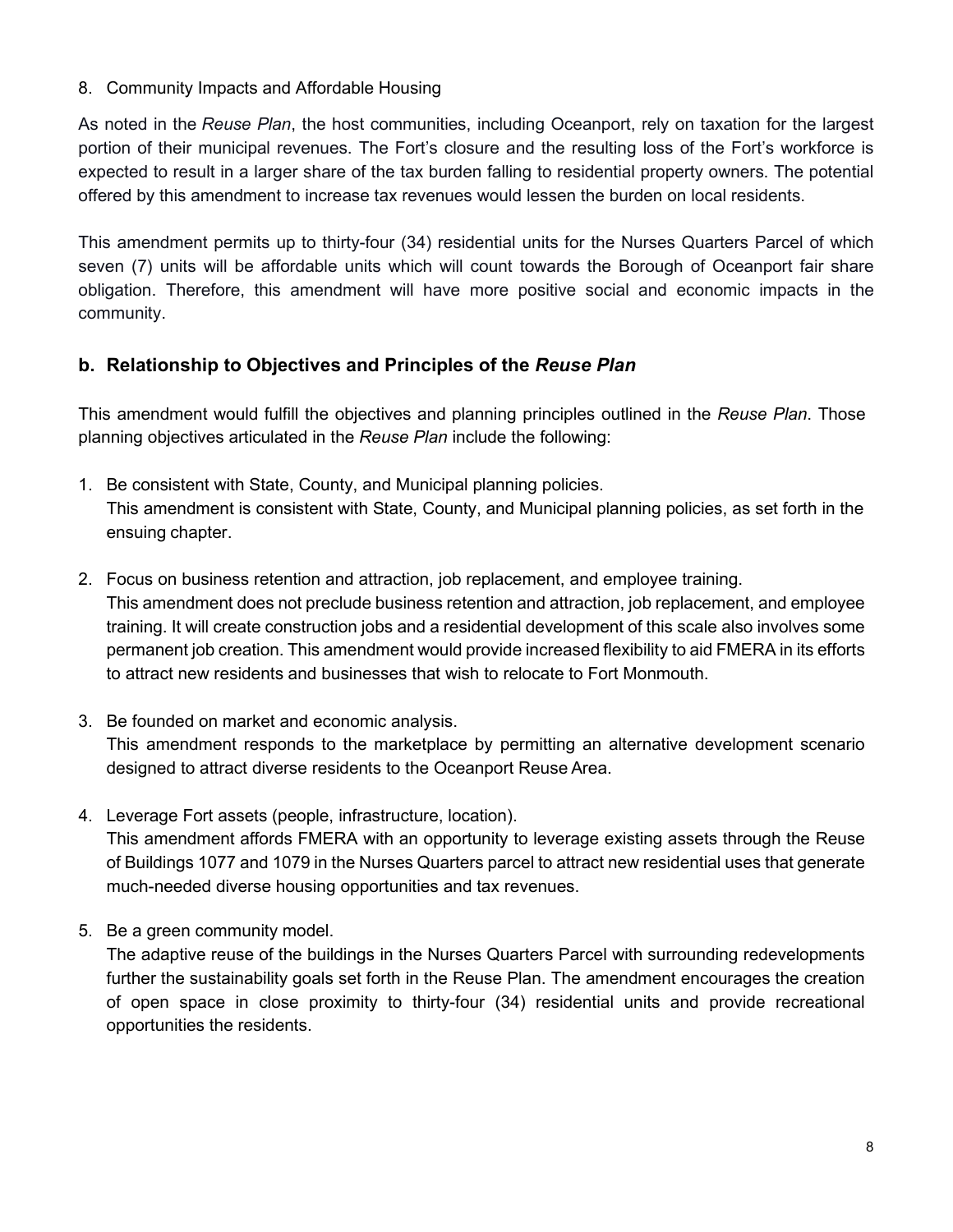This amendment further advances a number of key planning principles from which the overall concepts in the *Reuse Plan* were devised:

- *Principle #1: Decreasing Density West to East & Creating Mixed-Use Live/Work/Leisure Centers*. This amendment contemplates a mix of residential uses in existing and new buildings in a manner that promotes these planning principles.
- *Principle #2: Link centers & increase mobility with connected transit infrastructure serving the region and the Fort*. This amendment does not preclude the potential to create an extensive system of bikeways, pedestrian trails and sidewalks as envisioned in the *Reuse Plan*. *The amendment requires a 5-foot-wide sidewalk on Main Street to promote walkability and pedestrian connectivity.*
- *Principle #3: Enhance auto mobility and redevelopment capacity with targeted roadway infrastructure improvements.* This amendment does not preclude the enhancement of auto mobility and redevelopment capacity with targeted roadway infrastructure improvements as set forth in the *Reuse Plan*.
- *Principle #4: Combine open space, habitat, and water resources to establish a continuous Blue – Green belt.* This amendment does not preclude the creation of an open space network consisting of environmentally sensitive areas, including wetlands, watercourses, and habitats. The amendment promotes green infrastructure and other low impact development strategies that will further improve the natural environment of the Fort area.
- *Principle #5: Utilize the Blue – Green belt as an armature for enhanced bicycle and pedestrian mobility throughout the Fort.* This amendment would not preclude the development of the bike path or trails envisioned as part of the *Reuse Plan*.
- *Principle #6: Remove Fort boundaries & extend existing land uses to reconnect the Fort to the communities.* This proposed amendment encourages a well-connected campus within the proposed development area as well as creates opportunities to build strong connection between the local community and the Fort Area both physically and economically. Further, this amendment would not preclude any gates into the Fort, nor inhibit public access to the Fort's amenities.
- *Principle #7: Leverage existing Fort Monmouth assets (People, Buildings, Technology, and Infrastructure).* This amendment affords FMERA with an opportunity to leverage existing assets of the Oceanport Reuse Area, i.e., reuse and new constriction of the residential units in the Nurses Quarters parcel that would create a diverse housing opportunity for local residents and generate tax revenues. The amendment would not involve the removal of any buildings identified in the *Reuse Plan* as being required for preservation.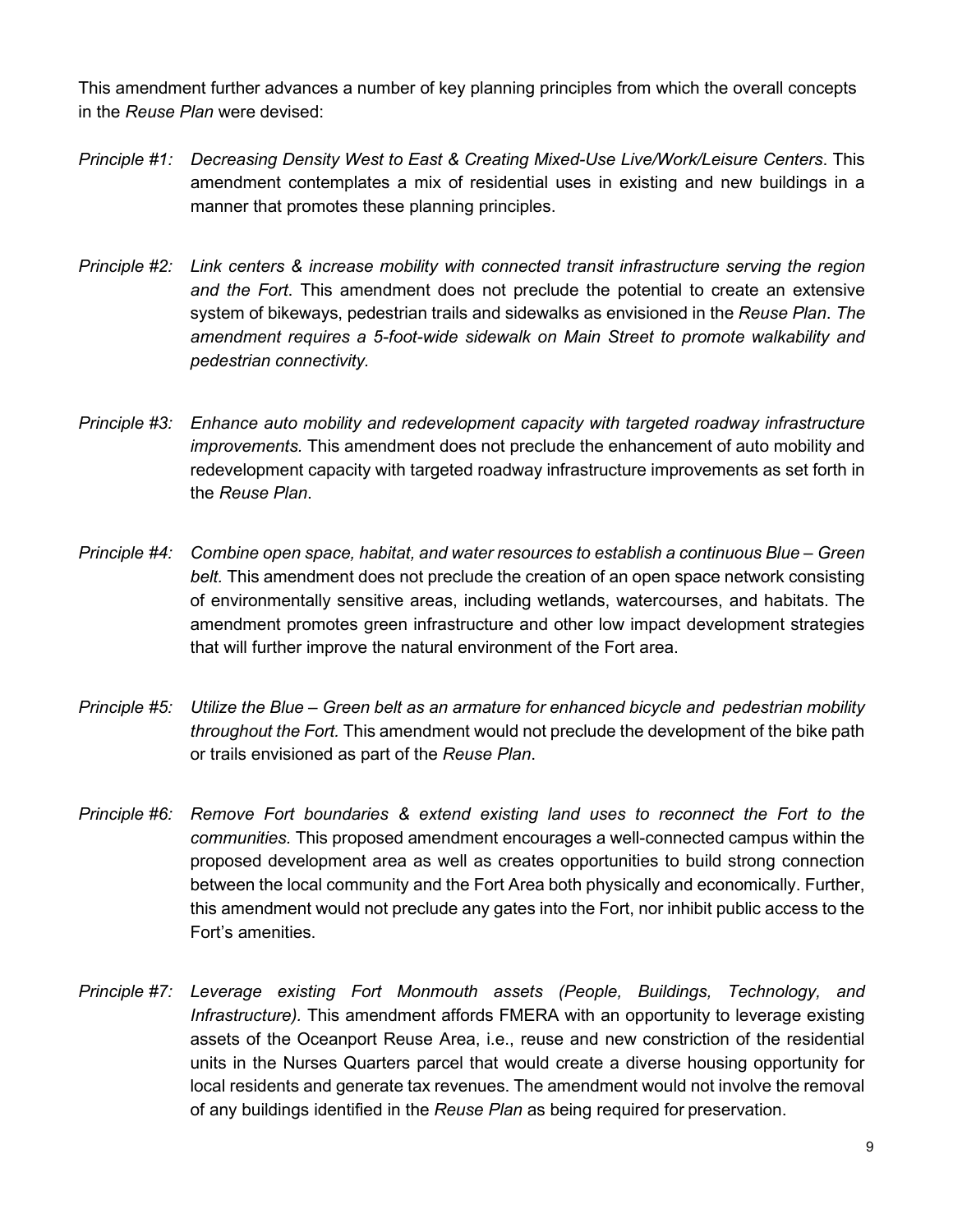In summary, this amendment is consistent with the *Reuse Plan* elements, objectives and planning principles.

#### <span id="page-12-0"></span>**a. Relationship to FMERA Directive**

To implement the *Fort Monmouth Reuse and Redevelopment Plan*, the New Jersey State legislature empowered the Fort Monmouth Economic Revitalization Authority (FMERA) to adopt any modifications or amendments to the *Reuse Plan* and adopt development and design guidelines and land use regulations to implement theplan. Pursuant to P.L.2010, c. 10 (N.J.S.A. 52:27I-18 et. seq.), FMERA's purpose is the following:

*to oversee, administer, and implement the [Reuse Plan] as provided in this act, in a manner that will promote, develop, encourage, and maintain employment, commerce, economic development, and the public welfare; to conserve the natural resources of the State; to provide housing, including housing to address identified needs related to homelessness; and to advance the general prosperity and economic welfare of the people in the host municipalities, the county, and the entire State by cooperating and acting in conjunction with other organizations, public and private, to promote and advance the economic use of the facilities located at Fort Monmouth.*

The *Reuse Plan* amendment would advance both FMERA's stated purpose and the public welfare, by promoting, developing, encouraging and maintaining employment and economic development, and it would advance the public welfare by furthering the adaptive reuse of an existing facility and roadway network at the Fort.

#### **b. Relationship to FMERA's Land Use Rules**

This amendment creates alternative development scenario and creates an overlay zone superseding some provisions of FMERA's Land Use Rules. In all situations where zoning issues and bulk standards are not specifically addressed herein, the FMERA's Land Use Rules, however, shall remain in effect.

# <span id="page-12-1"></span>**VI. Relationship to State, County and Municipal Planning Objectives**

#### <span id="page-12-2"></span>**a. State Development and Redevelopment Plan (SDRP)**

On March 1, 2001, the State Planning Commission readopted the State Development and Redevelopment Plan (SDRP). In the SDRP, the Oceanport Reuse Area is classified as Planning Area 1, Metropolitan Planning Area (PA-1). The SDRP defines Metropolitan Planning Areas as areas that "provide for much of the state's future redevelopment; revitalize cities and towns; promote growth in compact forms; stabilize older suburbs; redesign areas of sprawl; and protect the character of existing stable communities." The amendment is well-reconciled with the guiding policies and policy objectives of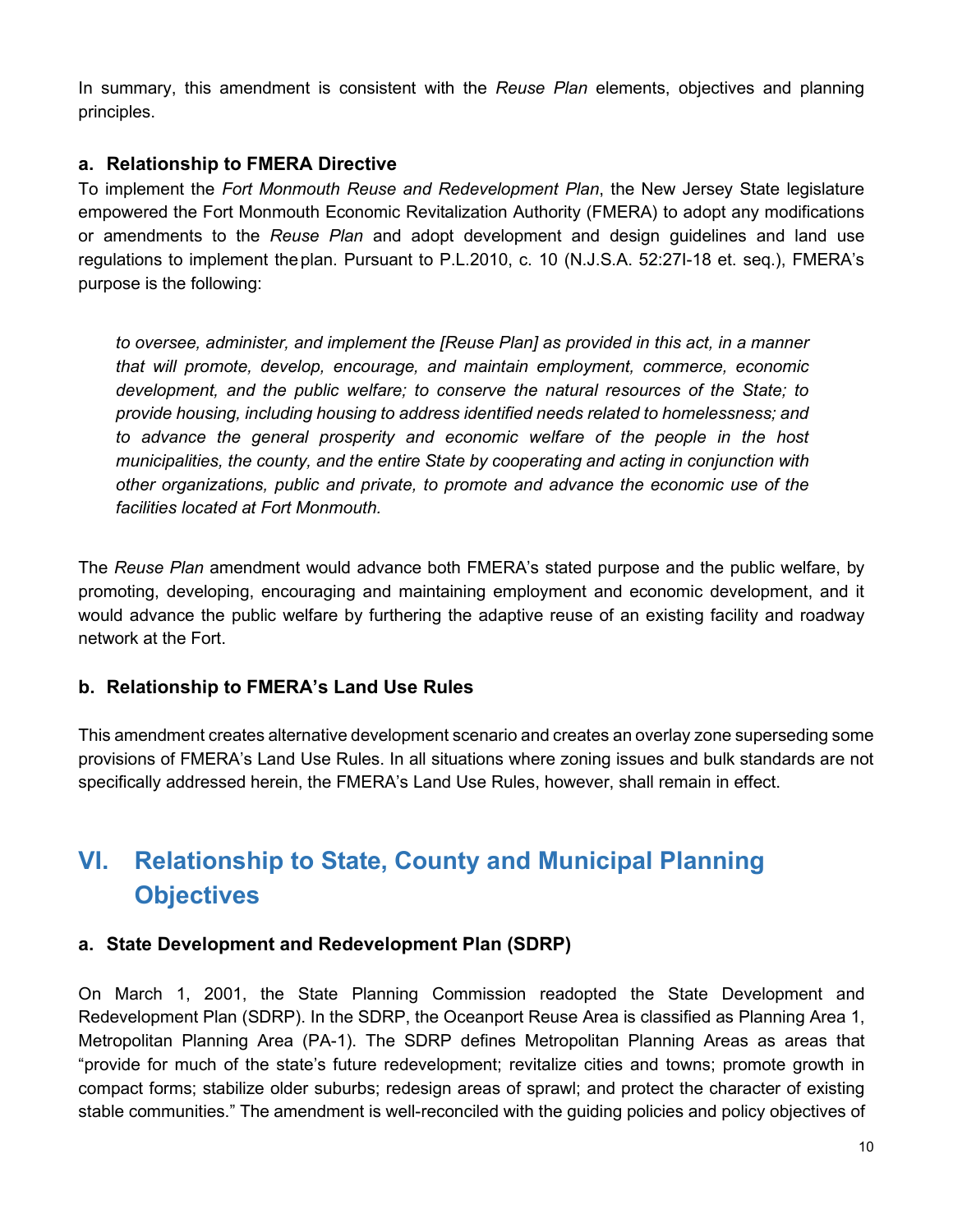the adopted SDRP for the Planning Area 1, Metropolitan Planning Area.

Consistent with the goals for the PA-1, this amendment promotes the type of redevelopment needed to transform this area of the Oceanport Reuse Area, into a vibrant, mixed- use community with compact development that will ensure efficient utilization of scarce land resources while also carefully protecting the character of surrounding communities. Also, in accordance with the objectives for PA-1, the amendment allows for redevelopment in a location well served by existing transportation networks, which is consistent with the plans for the Oceanport Reuse Area.

#### <span id="page-13-0"></span>**b. Monmouth County Open Space Plan**

The Monmouth County Open Space Plan, adopted by the Monmouth County Planning Board in August 2006 as an element of the Monmouth County Growth Management Guide, specifically advocates the acquisition of a portion of the Fort Monmouth property as a new County park site. To fulfill this acquisition, Monmouth County filed a Notice of Interest for park and recreation lands within Fort Monmouth. The County subsequently filed an application to the National Park Service's Federal Lands to Park Program for a Public Benefit Conveyance, which was endorsed by the three host municipalities of Eatontown, Oceanport and Tinton Falls. This amendment is not inconsistent with the County's goals for open space in the Oceanport Reuse Area.

#### <span id="page-13-1"></span>**c. Fort to Village Plan: A Vision for Oceanport's Fort Monmouth**

Although the development of the former Fort properties in Oceanport will be governed by the land use regulations and design guidelines adopted by FMERA, as a point of information, the former Fort properties in Oceanport are included within the "master plan" for Fort Monmouth, i.e., the *Reuse and Redevelopment Plan.* However, a vision for the redevelopment of the fort is provided in *Fort to Village Plan: A Vision for Oceanport's Fort Monmouth*. This document was incorporated as an amendment to the Master Plan which was adopted by the Oceanport Planning Board on April 23, 2008.

The Fort to Village Plan calls for the area surrounding the Patterson Medical Center Area, presently Beacon of Life Pace Program, an adult care facility area, to be zoned for mixed-use medical office park uses, schools, and residential uses to allow townhouses. The Nurses Quarter Parcel is in close proximity to the Beacon of Life Pace Program - adult care facility area. The amendment permits residential opportunities to support surrounding land uses which is generally consistent with the uses contemplated for the area in the Fort to Village Plan.

#### <span id="page-13-2"></span>**d. Oceanport Zoning**

The area affected by the proposed amendment lies within the Borough's R-1: Single-Family Residential District under the municipality's current zone plan. This designation permits single-family detached dwellings, parks and playgrounds, municipal buildings, libraries and public schools. The minimum lot size is 30,000 square feet, the maximum height is two stories, or thirty-five feet and the maximum density is 1.5 dwelling units per acre. The *Reuse Plan* and Land Use Rules, however, supersedes the Oceanport Zoning.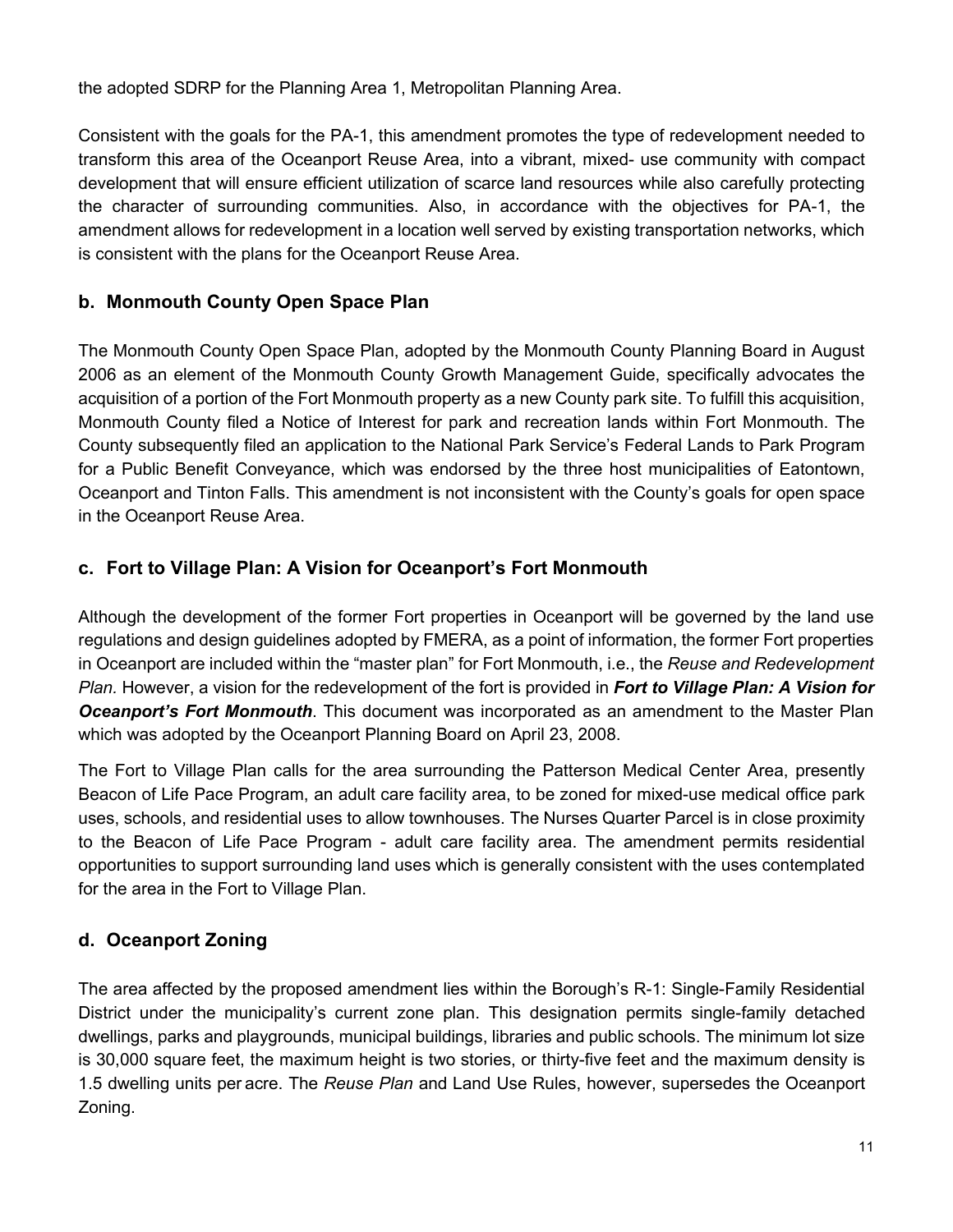# <span id="page-14-0"></span>**VI. Conclusion**

The subject amendment, referred to as Amendment #18 to the Fort Monmouth Reuse and Redevelopment Plan, maintains the land use concepts and plans articulated in the Reuse Plan. However, the amendment permits alternative development scenarios for the Oceanport Reuse Area.

This amendment is consistent with the objectives and principles in the Reuse Plan, as well as State, County and Municipal planning objectives. Furthermore, the amendment advances the public welfare, particularly with regard to promoting, developing, encouraging and maintaining employment. The amendment provides flexibility for FMERA to more effectively attract potential residential and nonresidential uses to the Oceanport Reuse Area, thereby enabling it to fulfill its statutory mandate to create new jobs, regenerate the local tax base and advance the general prosperity and welfare of the people most impacted by the Fort's closure.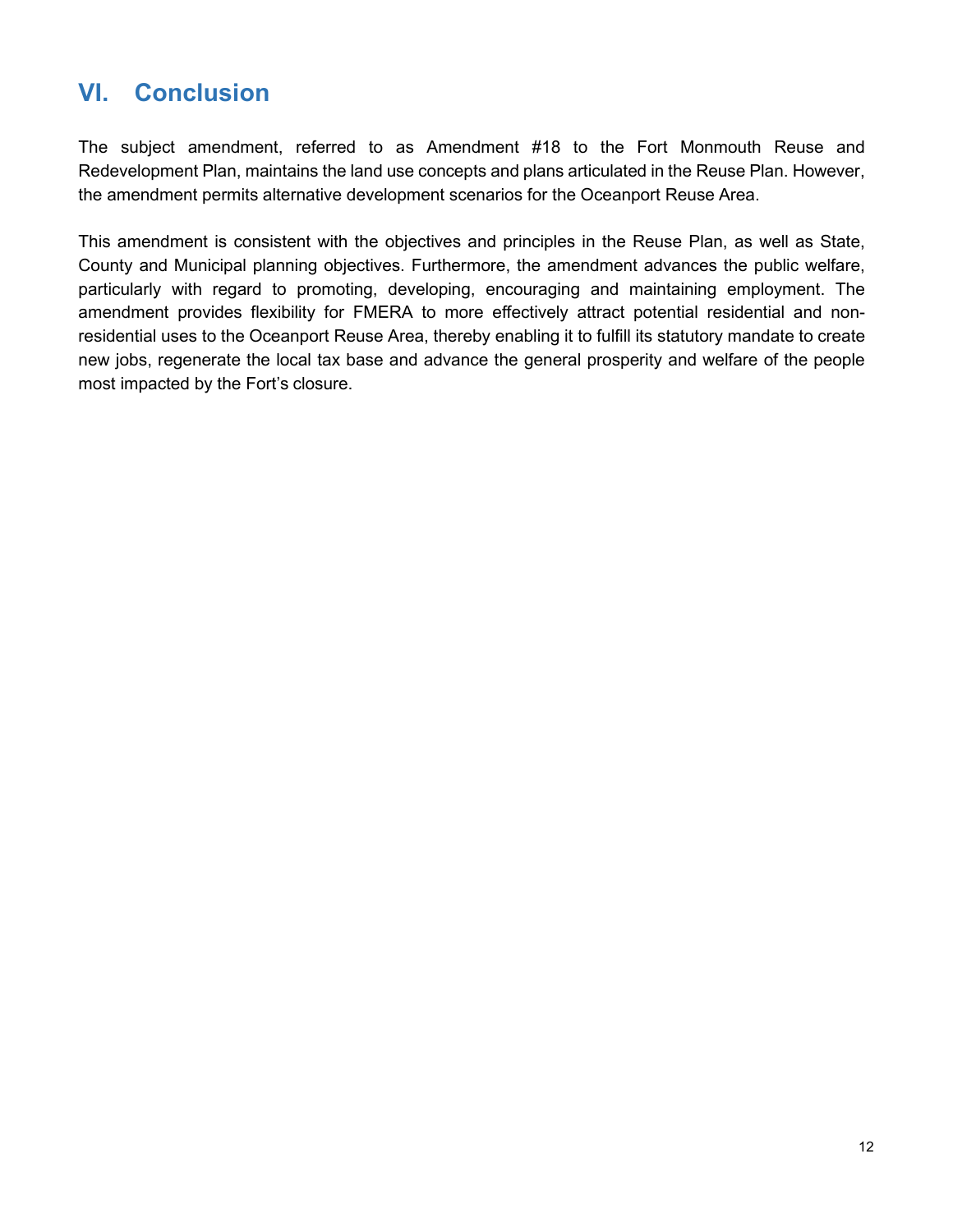